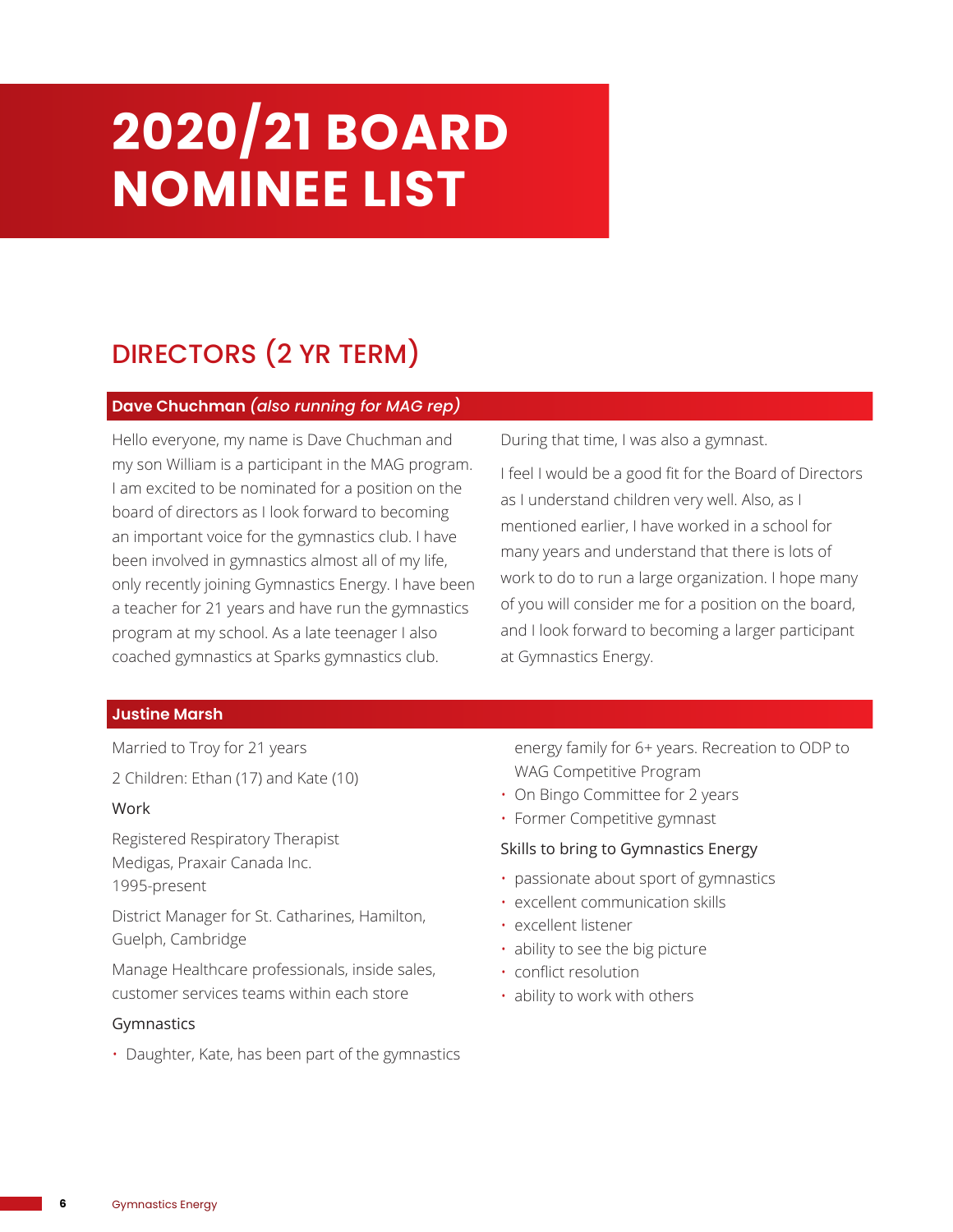### **Cindy Pfeffer**

#### Hi! I'm Carter's mom.

My name is Cindy Pfeffer, and my son Carter has been an athlete with Gymnastics Energy for eight years. When Carter started his gymnastics career, I didn't know much about the sport. But I got a crash course in 2014, when I joined the Board of Directors. It wasn't always easy, but I'm proud of our efforts to secure a new home for the gym.

After few years away, I'm ready to put my skills to work for the board again.

#### Why I want to be part of the Board of Directors

Like many of your children, Carter looks at the gym as his second home, and his teammates and coaches as his extended family. I want to do everything I can, to ensure that continues, not just for my son, but for all athletes.

#### What I will bring to the Board of Directors

Commitment to transparency and accountability

Gymnastics Energy cannot exist without members who spend their hard-earned money sending their children to gymnastics. I strongly believe that members deserve to be treated with respect and be informed about what is happening in their organization.

In my professional life, I have gained knowledge and

experience that can benefit Gymnastics Energy and the Board of Directors.

#### Management

• Managed a multi-disciplinary team to execute high-profile projects and events in the public sector, including department and project budgets.

#### Human Resources

• Understanding of and experience with employment legislation, recruitment, hiring and terminations

#### Training and development

Developed and delivered employee training on several topics including:

- Supervisor development
- Workplace harassment
- Accessibility
- Team building

#### Employee performance

• Developed and executed employee performance evaluation and management programs.

If elected, it would be my pleasure to use my skills and abilities to ensure Gymnastics Energy remains a strong organization, dedicated to supporting all athletes in pursuit of the sport of gymnastics.

#### **Stacey Tallman**

My name is Stacey Tallman and my athlete is Jorja. Our family has had an athlete (3 of them over time) in the gym for 13 years now. I have a daughter who was a coach for a short period of time, and Jorja is currently in the optional class.

I have served on a number of committees in Executive roles. As I have served in these roles, I have gained extensive experience with event planning, fundraising, and volunteer co-ordination.

My goals are big ones, but I believe we have the foundation, and the time to accomplish them. I've been around a long time and I have seen a lot come and go. I'd like to see the gym grow and thrive as it

once did. I'd like to see the MAG program develop as it's the only one in the Niagara region. I'd like to see tumbling and trampoline make a come back, and of course there is our rhythmic program as well develop an Excel & Aspire program. We cannot run a thriving competitive program without a thriving recreational program to support that. This all together adds diversity to Energy that members cannot find collectively in any other club in the drivable distance.

I understand the commitment, and dedication required to support a large business. I am prepared to give my Energy this year to Gymnastics Energy!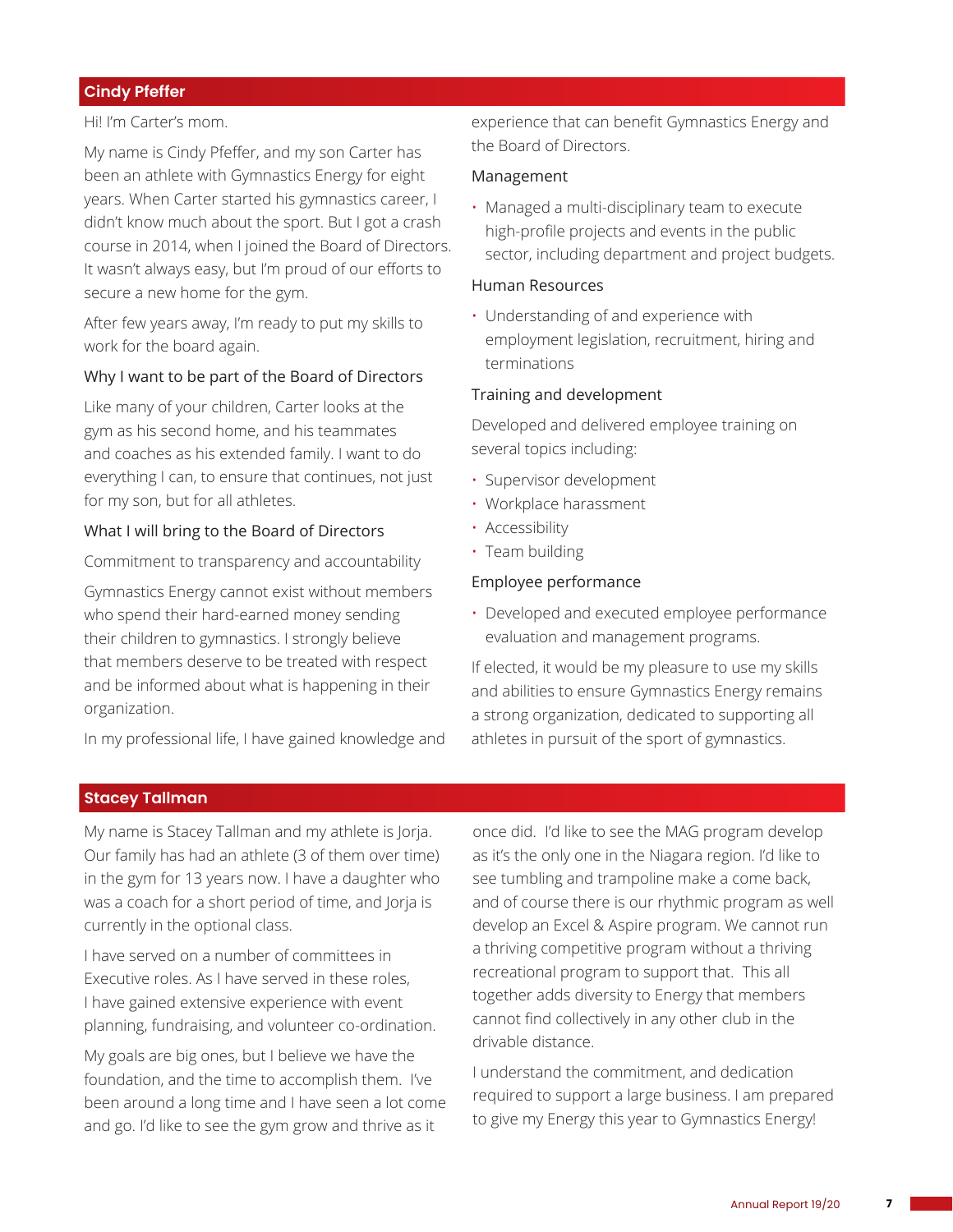# MAG REP (1 YR TERM)

### **Tara Beceval**

#### Hi Team Energy!

I'm Tara, running for MAG representative.

This will hopefully be my third year in a row. This year more than ever MAG needs a strong advocate on the board. I have been, and will continue to be that advocate. The continued existence of our MAG program is a concern. This is my child's sport, his thing. It's been my thing now for 2 years. I really want to keep this thing going and that means contributing to the functioning of the board so that all programs can grow and be successful.

Although I am a "boys mom" there is no boys program without WAG, rec, rhythmic, and any other discipline of gymnastics we can grow in Niagara.

Equality has also been a focus for me. I don't believe we should limit possibilities for our children based

on gender. We should strive as a community gym to make gymnastics more accessible for all children regardless of gender, culture or economics. I would like to continue this work in my next term.

We have an incredible facility and we can continue to thrive if we work together.

I bring experience and passion to this role.

My nursing background was an asset this past year in decision making and planning during the COVID crisis. COVID isn't over and I am confident I can continue to be a resource to the gym this year.

I hope you will vote for me to represent MAG and advocate for the success and growth of all our gymnasts, coaches, and staff.

Stay safe!